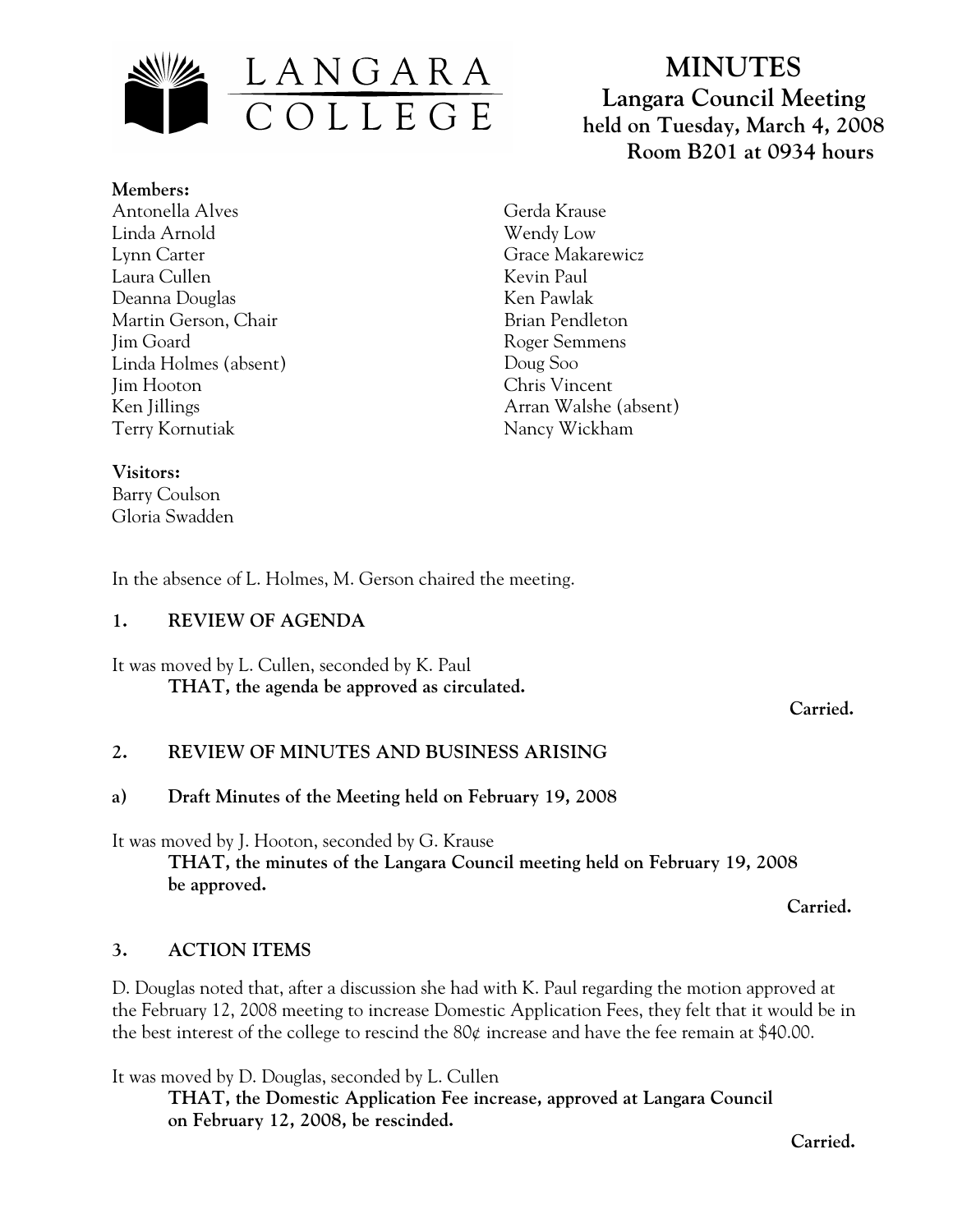## **a) Budget Recommendation for 2008/09**

D. Douglas noted that the Ministry funding letter has not arrived in time to finalize the budget. She noted that the recommended interim budget is based on the following assumptions:

- Assumption #1 No one-time funding will be received prior to March 31, 2008, which could be used, as in 2007-08, to balance the budget.
- Assumption #2 We will not receive less grant funding than that indicated for 2008-09 in the 2007-08 funding letter. This is based on the fact that our growth funding for 2008-09 is attributed to Nursing. We are optimistic that we will retain this funding in spite of not having achieved our Nursing target for 2007-08. Our estimate for overall FTE is 91-92% of target.

D. Douglas noted that at the February 12, 2008 Langara Council meeting, the budget shortfall was \$1.4M.

# **Ongoing Reductions:**

- Increase of 2% in Material and International Application Fees of approximately \$13,600.
- The 2007-08 budget for Continuing Studies operations is approximately \$475,000 with previous years being somewhat higher. Previous operating results were reviewed by CS and it was determined that this cost could be decreased to \$275,000 without exposing the college to the risk of not achieving the additional contribution.

These increases in revenue would bring the budget shortfall to approximately \$1.2M.

# **One-time Reductions:**

To offset this shortfall, reductions were described as follows:

- Lapse time on unfilled positions of approximately \$256,000. D. Douglas noted that this is not a "freeze" but an estimate on timing relative to filling a number of vacant positions.
- Freeze capital budget, approximately \$608,200.
- Reduce unallocated sections of approximately \$366,700. The reduction in unallocated sections would leave approximately 49 unallocated sections to meet demand during the 2008-09 fiscal year. The total number of sections in the budget would be 2,890 compared to 2,804 used in 2007-08, an increase of 86 sections. This number of sections should be sufficient to meet 95% of our 2008-09 target. If we achieve 92% this year, we would need to improve production by approximately 370 FTE. There is potential for up to 580 FTE if most sections filled.

Additional sections could be considered if demand increases.

It was further noted that the budget would be revisited once the funding letter from the Ministry is received.

Assumption  $\#3$  – We will not receive funding for the increased cost of pension (approximately \$440,000).